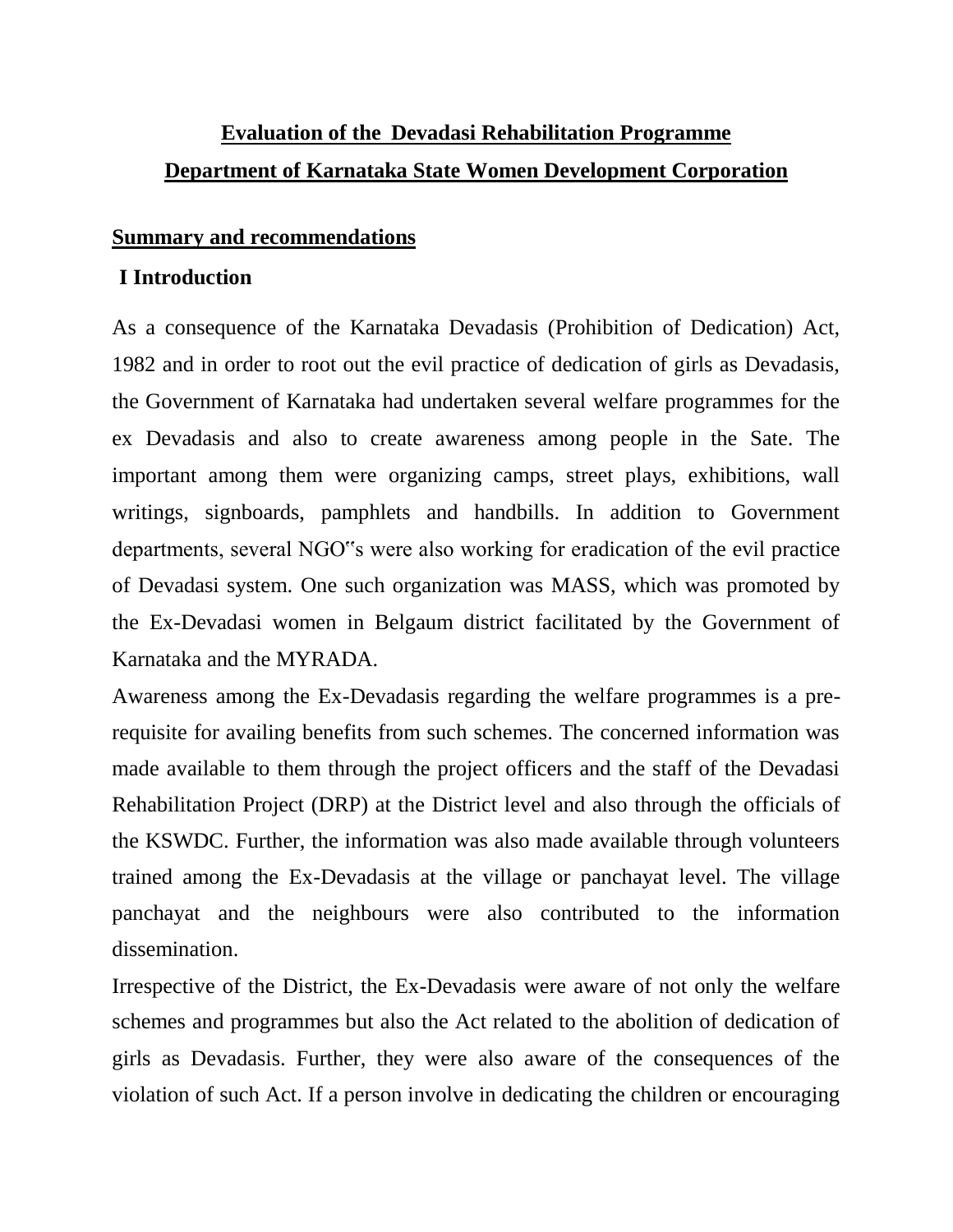others to dedicate the girls as Devadasis, he or she will have to undergo punishment as enlisted in the Act.

#### **II Findings**

Since the duration of the study was very short which limits the scope for revisits to the field for strengthening the contents and thereby the findings and recommendations. However, the above issue was successfully addressed through PRAs, discussions with officials and telephonic clarifications with the village level voluntaries and also with the respondents whenever it was required to fill the gaps and to strengthen the arguments.

- 1. The evaluation of rehabilitation programme was taken up in 10 districts where the Devadasi practice was in vogue in the past. The districts include Bagalkote, Bijapur, Belgaum, Gadag, Koppal, Haveri, Raichur, Bellary, Gulbarga and Dharwad. A total of 22873 of Devadasis were identified and each individual person was given an identification number. Taking cognizance of The Karnataka Devadasis (Prohibition of Dedication) Act, 1982, these identified persons were deemed to have given up the Devadasi practice. Hence they were treated as Ex-Devadasis.
- 2. In order to root out the evil practice of Devadasi system and to improve the social and economic conditions of Ex-Devadasis, the Government of Karnataka had introduced several programmes through the Karnataka State Women Development Corporation. They include wide publicity against the practice of dedication, introduced several income generating activities, health camps, awareness camps, organising Self Help Groups, monthly pension, etc.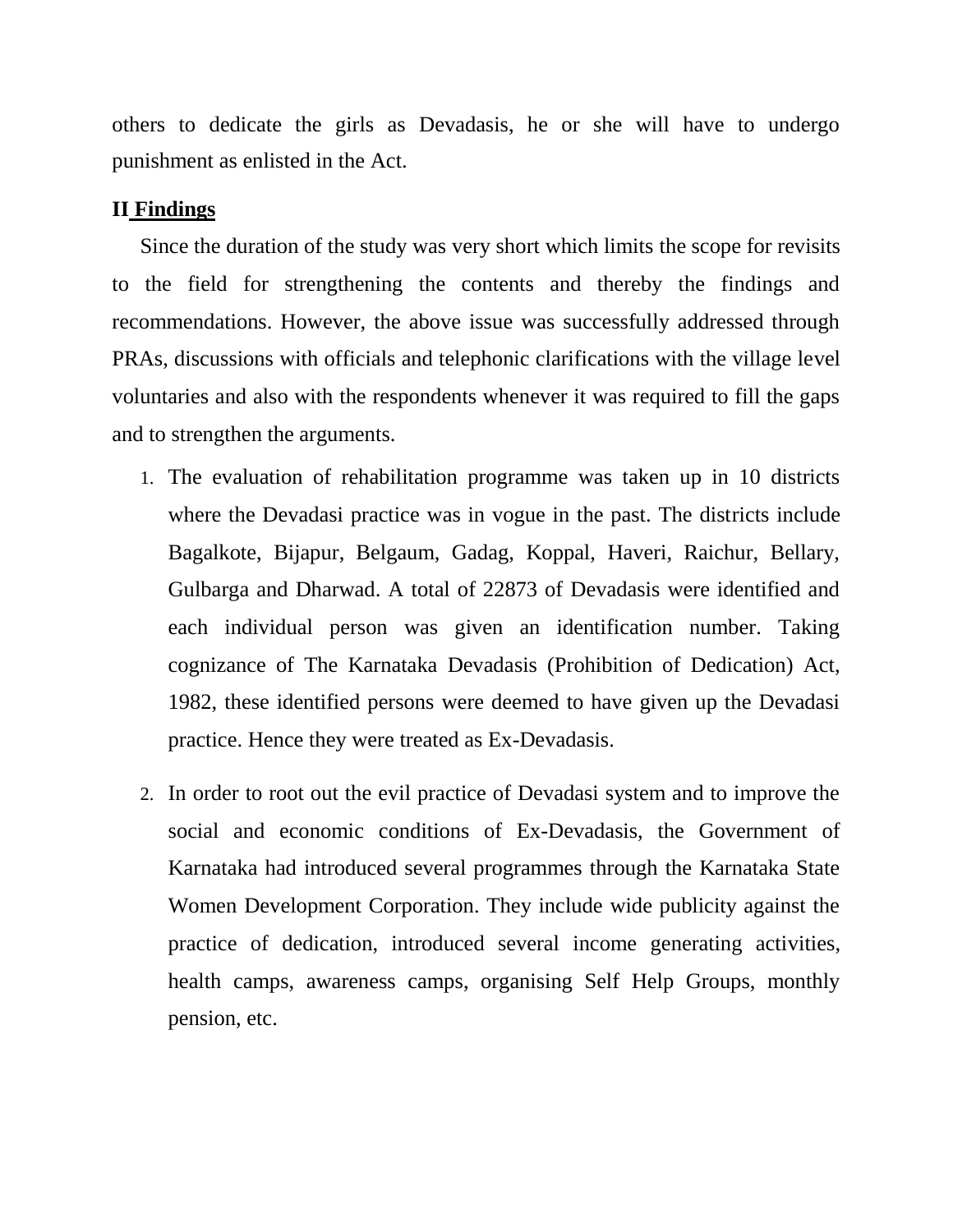- 3. Now the Corporation/Government intends to know the impact of the above programmes to be evaluated by an independent organisation. The present exercise is a part of the above mandate. With the above background, the study has proposed the following objectives.
	- i. To asses the social, economic, educational and cultural practices of Ex-Devadasis in Karnataka State
	- ii. To asses the impact of rehabilitation provided by KSWDC for Ex-Devadasis in Karnataka State
	- iii. To make a few policy suggestions
- 4. The study has covered 119 villages and 500 respondents from the selected 10 districts. Of the total villages covered, 19 villages were from Raichur district, 15 villages were from Koppal district and 14 villages were from Belgaum district. Another 12 villages each were from Bagalkote, Gulbarga and Gadag districts. And the remaining 11 villages were from Haveri district

At the outset, the rehabilitation package has made inroads into the targeted group and brought considerable changes in the lives of Ex-Devadasis.

- 5. The age-wise classification of data has shown that 77.40 per cent of the respondents belonged to the age group of 45 to 60 years of age.
- 6. The socio-religious restrictions which put a ban on the Ex-Devadasis to go for marriage. In spite of such a ban or belief, in the sample, only one Ex-Devadasi had married and living happily with her husband and children.
- 7. 96 per cent of the Ex-Devadasis were illiterate
- 8. About 60 per cent of the Ex-Devadasis were pursuing labour as their occupation.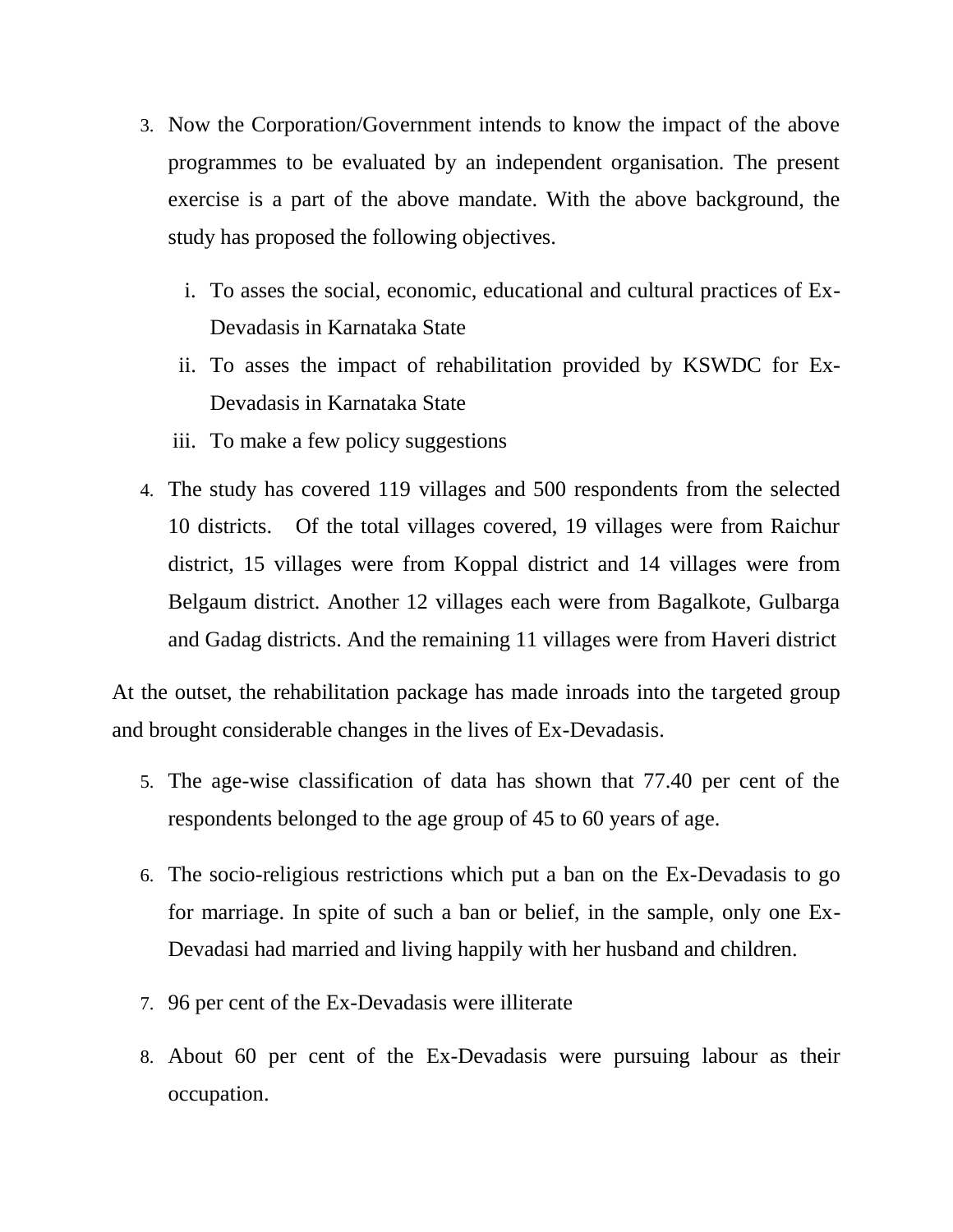- 9. Nearly 92 per cent of Ex-Devadasis had children. The total child population constituted 1331 persons**.** Among them 55.45 per cent (738 persons) were male children and 44.55 per cent (593 persons) were female children.
- 10. Half of the child population (53.90 per cent) among the sample households was married.
- 11. 43.20 per cent of the total child population was illiterate. Among them, a large proportion was females (49.24 per cent) as against their male counterparts (38.35 per cent).
- 12. In terms of gender, access to education for the female children is evident though their percentage was less in all other course excepting primary schooling. 0.51 per cent of the female children had the benefit of studying post-graduation course.
- 13. Half of the children of Ex-Devadasi were pursuing labour as their occupation. The other important occupations though not numerically dominant but significant in terms of their livelihoods include private job (5.71 per cent), government job (2.78 per cent), animal husbandry (2.55 per cent), petty business and vegetable vending (2.33 per cent), and other allied activities.
- 14. Several programmes were undertaken by the Devadasi Rehabilitation Project in the notified Districts to create awareness among people. The important among them were organizing camps, street plays, exhibitions, wall writings, signboards, pamphlets and handbills.
- 15. Irrespective of the District, the Ex-Devadasis were aware of not only the welfare schemes and programmes but also the Act related to the abolition of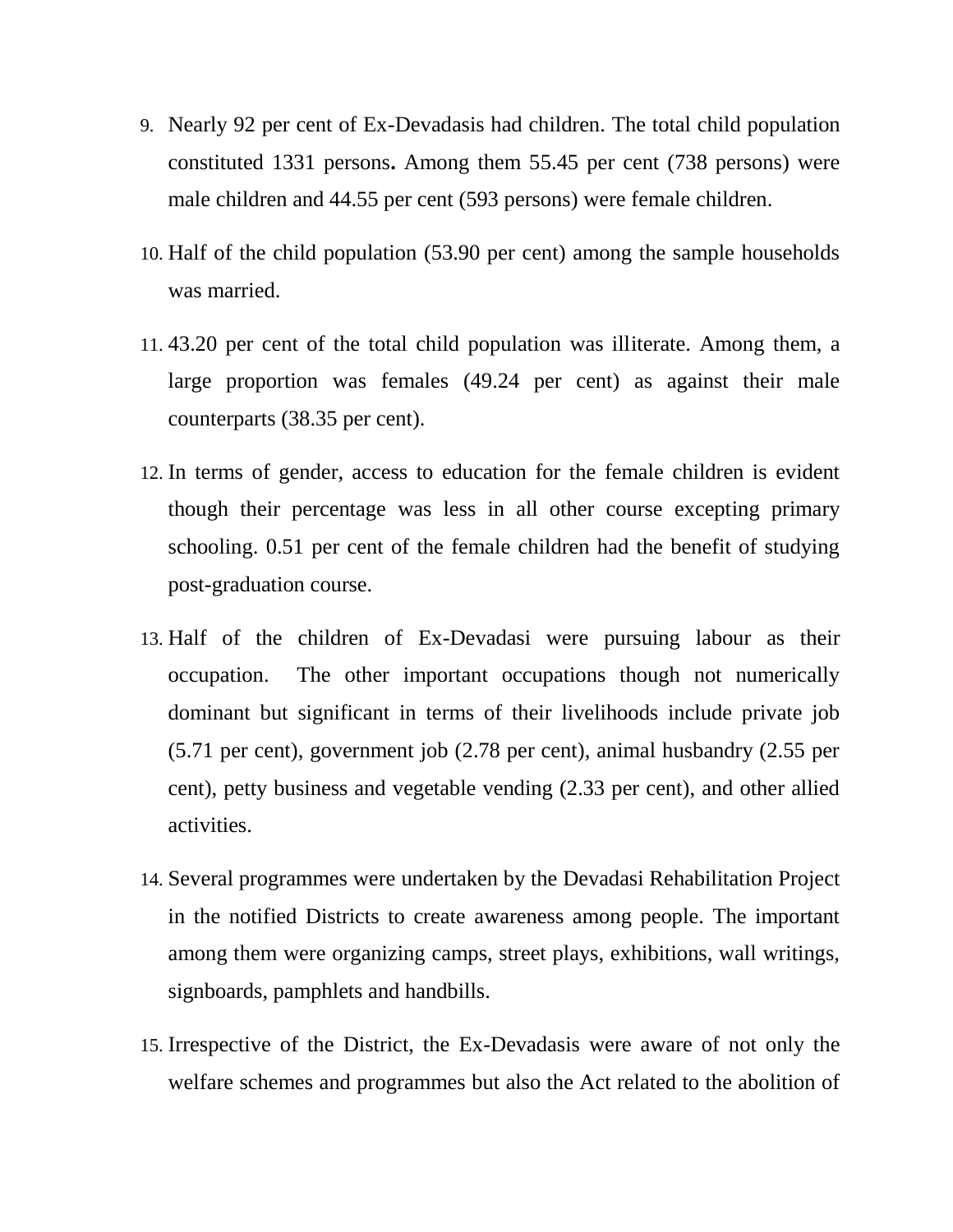dedication of girls as Devadasis. Further, they were also aware of the consequences of the violation of such Act. If a person involve in dedicating or encouraging others to dedicate the girls as Devadasis, he or she will have to undergo punishment as enlisted in the Act.

- 16. Almost all respondents reported that the DRP staff has involved in organizing the awareness camps in each districts and they have participated in such camps actively. As a part of awareness creation and implementation of the welfare programmes, the Project Officers reported that they have involved in their respective jurisdictions in all district except Belgaum in organizing Gram Sabhas and other modes of creating awareness against the social evils of Devadasi system and for implementing the development schemes for the Ex-Devadasis under the Devadasi Rehabilitation Programme.
- 17. In Belgaum district the above responsibility of organizing awareness camps and publicizing the welfare programmes which were meant for Ex-Devadasis under their rehabilitation programme was taken up by MASS organisation
- 18. All the respondents were satisfied with the Rehabilitation Package and mentioned with gratitude that it was because of the DRP efforts all the Ex-Devadasis are leading a contented life if not a luxurious one.
- 19. First, it was the awareness programmes and training in different activities which empowered the Ex-Devadasis to lead a normal life.
- 20. The income generating activities are important intervention in the lives of Ex-Devadasis, which had changed their lifestyles.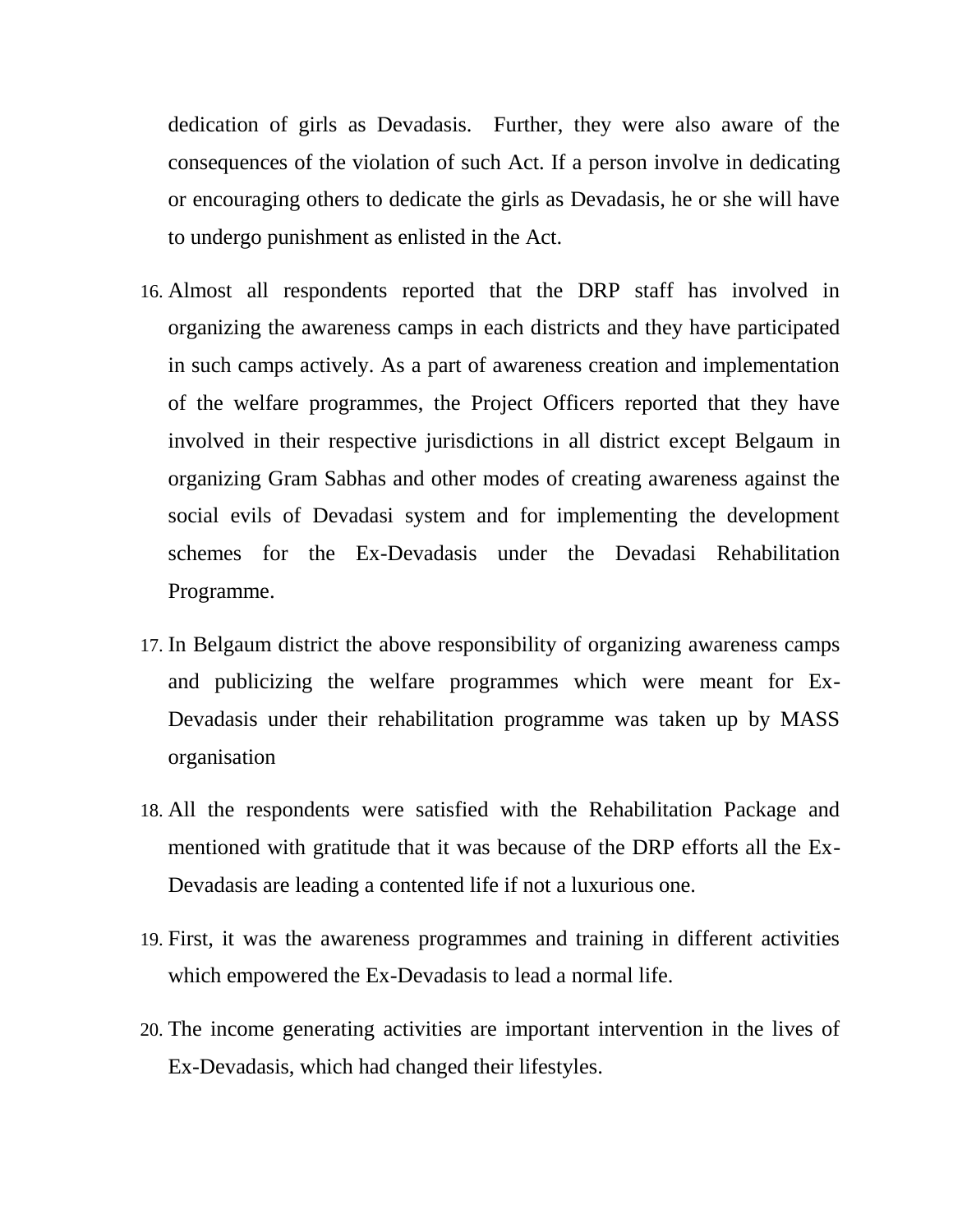- 21. The monthly pension has given the Ex-Devadasis a lift such that they need not depend on others for their day to day cash needs. It also enabled them to have definite source of food security.
- 22. The Housing Programme for Ex-Devadasis hade made them to feel proud to have a safe and secured living.
- 23. With the economical development it was reported that the Ex-Devadasis could send their children to school and colleges.
- 24. A large majority of respondents have reported that both DRP and MASS enlightened the Ex-Devadasis about the social evils of Devadasis practices and the impact on their health and development
- 25. With the dedicated efforts of the DRP Staff, the volunteers, the NGO's and other sympathetic persons, today it was reported that irrespective of the district that the Ex-Devadasis were made sensitive to the problems and the sufferings one has to undergo from the day of dedication to the end of lives. In response to the efforts, the Ex-Devadasis have involved themselves to put an end to the age old social evil of Devadasi practice.
- 26. All respondents, irrespective of the district have reported that the dedication of girls as Devadasi in and around their villages has stopped and also the growing of matted hairs.
- 27. Those of the Ex-Devadasis who are continuing with the IG activity especially the animal husbandry and petty business were only the activities which provided regular income to the respondents. It was in the districts of Belgaum, Dharwad, Koppal followed by Bijapur and Bagalkote the IG activities were reported better than the rest of the districts.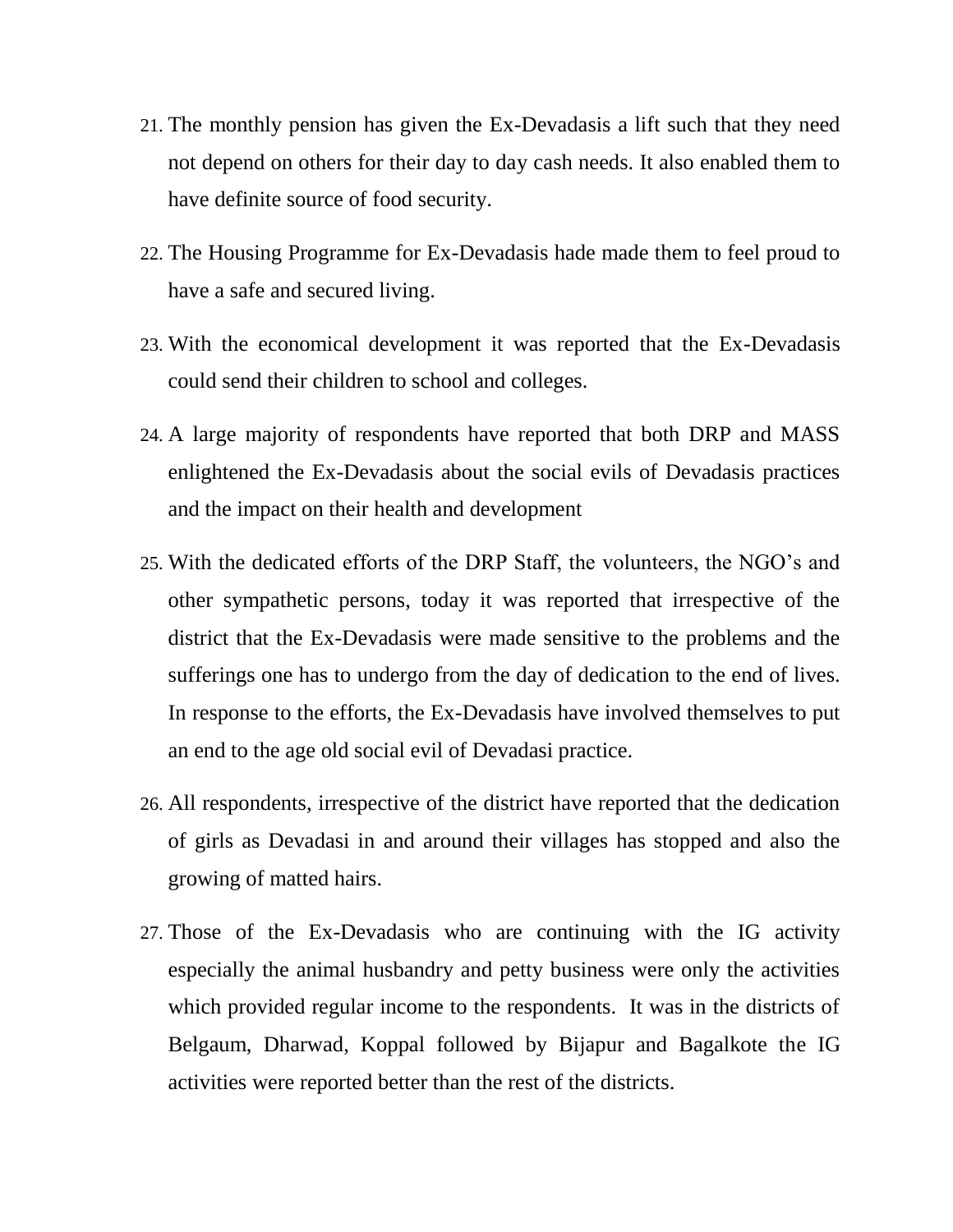- 28. All the respondents were satisfied with the Rehabilitation Package and mentioned with gratitude that it was because of the DRP efforts all the Ex-Devadasis are leading a contented life if not a luxurious one. In the same tone they gave the reasons for above statement. First, it was the awareness programmes and training in different activities which empowered the Ex-Devadasis to lead a normal life (18.06 per cent). Similarly they referred income generating activities as the most important intervention in their lives, which changed their lifestyles (32.20 per cent). Further, the monthly pension has given them a lift such that they need not depend on others for their day to day cash needs. It also enabled to have definite source of food security. The Housing Programme for Ex-Devadasis hade made them to feel proud to have a safe and secured living (21.80 per cent).
- 29. Though everybody was happy with the Rehabilitation package, they still feel that the DRP could bring further changes in their life by providing additional facilities and benefits.
	- i. About17 per cent requested for housing site.
	- ii. Another 26.20 per cent demanded for the enhancement of monthly pension to Rs.1000.
	- iii. Yet another 17 per cent need additional IG programmes,
	- iv. A few requested for allotment of agriculture land
	- v. And many demand reservation of jobs for their children in the government and other such benefits
- 30. The dedication of girls as Devadasis has given up due to the efforts of the DRP officials and other voluntaries but their faith and devotion in continuing the other rituals and practices seems to be in vogue among the EX-